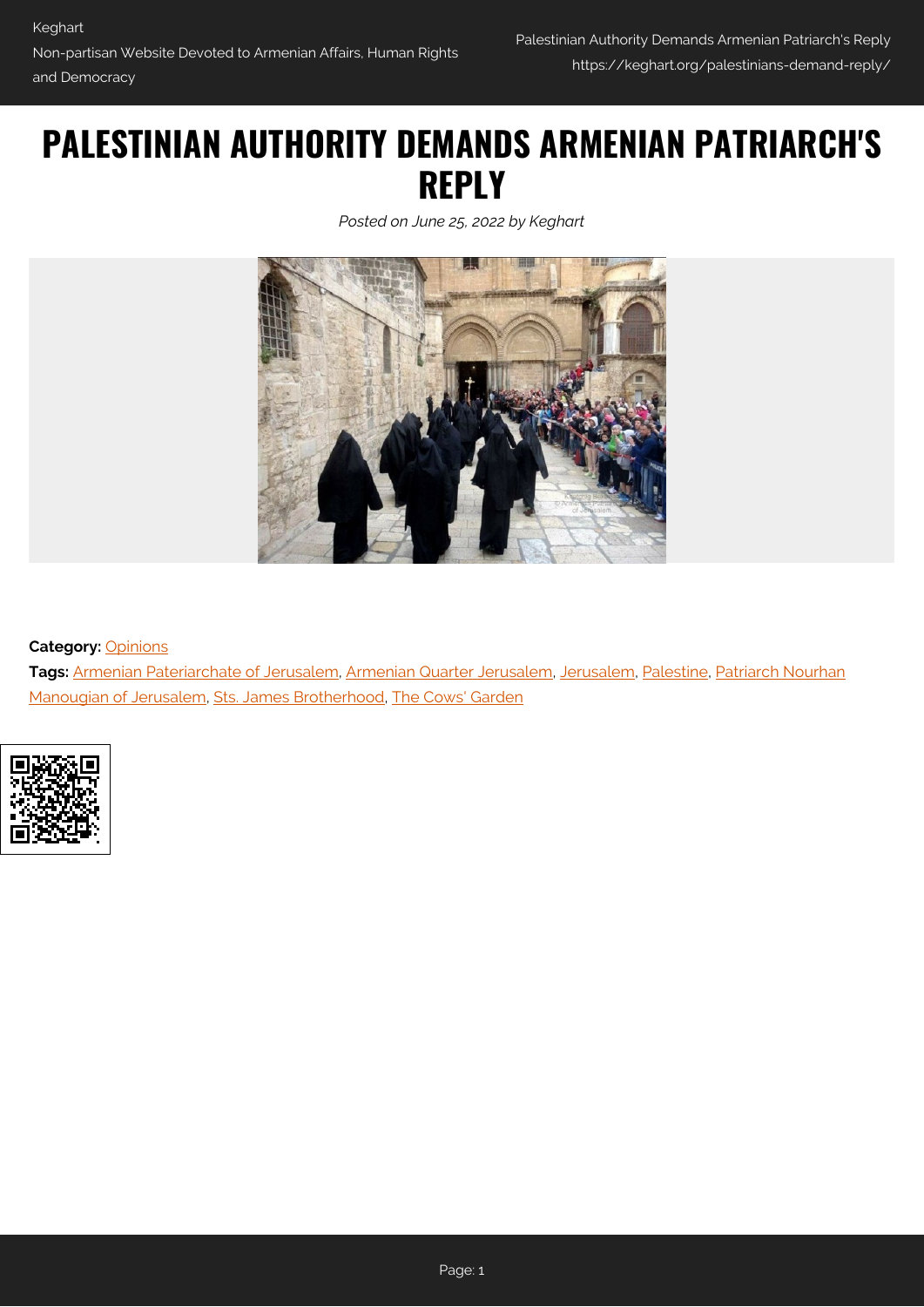**JERUSALEM, June 18--The Palestinian Authority's Higher Presidential Committee of Church Affairs** has sent a letter to Patriarch Nourhan Manougian of Jerusalem demanding an explanation for the latter's questionable real estate transactions (lease or sale) with Israeli interests. Below are the highlights of the letter and the Arabic original of the letter.

---The Cows' Garden (Armenian-owned "Goveroun Bardez" which the Patriarch has apparently leased to Israeli interests) and its surroundings are sensitive to the Armenian and Christian presence in Jerusalem and their sale/lease to Israeli interests mark the implementation of the Israeli plan that failed to be approved at Camp David in 2000.

---Patriarch Nourhan's real estate designs have been rejected by the Armenian community of the Holy Land and abroad in detail and in whole. These plans include the sale or lease of Armenianowned real estate within the Old City of Jerusalem and outside the city walls.

---Patriarch Nourhan's real estate transactions have been categorically rejected by the Sts. James Brotherhood Council and the Patriarchate's Synod.

---Patriarch Nourhan's real estate deals have been rejected by the Palestinian-Jordanian-Armenian tripartite committee. The committee has also demanded their cancellation.

---The Palestinian committee informed Patriarch Nourhan that its letter is the last opportunity for the Patriarch to fully clarify the patriarchate's covert real estate transactions which have been dubbed dubious.

The Patriarch has ignored previous Palestinian committee letters. The letter doesn't say what steps the Palestinian Authority will take if the Patriarch is once again unresponsive or his response is unsatisfactory.

**[Source](https://hcc.plo.ps/archives/7893)** 



Higher Presidential Committee of Churches affairs in Palestine

اللجنمه الرئاسمية العليسا لشسؤون الڪشائس کے فلسسطين (HCC) ||

تدين اللجنة الرئاسية العليا لمتابعة شؤون الكنائس في فلسطين ما وصلها من معلومات خطيرة حول نوايا من قبل البطريركية الأرمنية لصفقات تسريب وبيع لعقارات في الحي الأرمني في البلدة القديمة بالقدس المحتلة ضمن معلومات تفيد بانخراط البطريرك نورهان مانوغيان ومعاونه باريت يريتزيان بشكل مباشر وذلك لصىالح شركة ومستثمرين إسرائيليين.

علماً بأن اللجنة الرئاسية قد حاولت مرارا وتكرارا مخاطبة البطريرك نورهان بعدة رسائل طالبت فيها البطريركية الأرمنية بتوضيح موقفها تجاه صفقة موقع البستان المعروفة بـ"حديقة البقر" ومحيطها وحذرت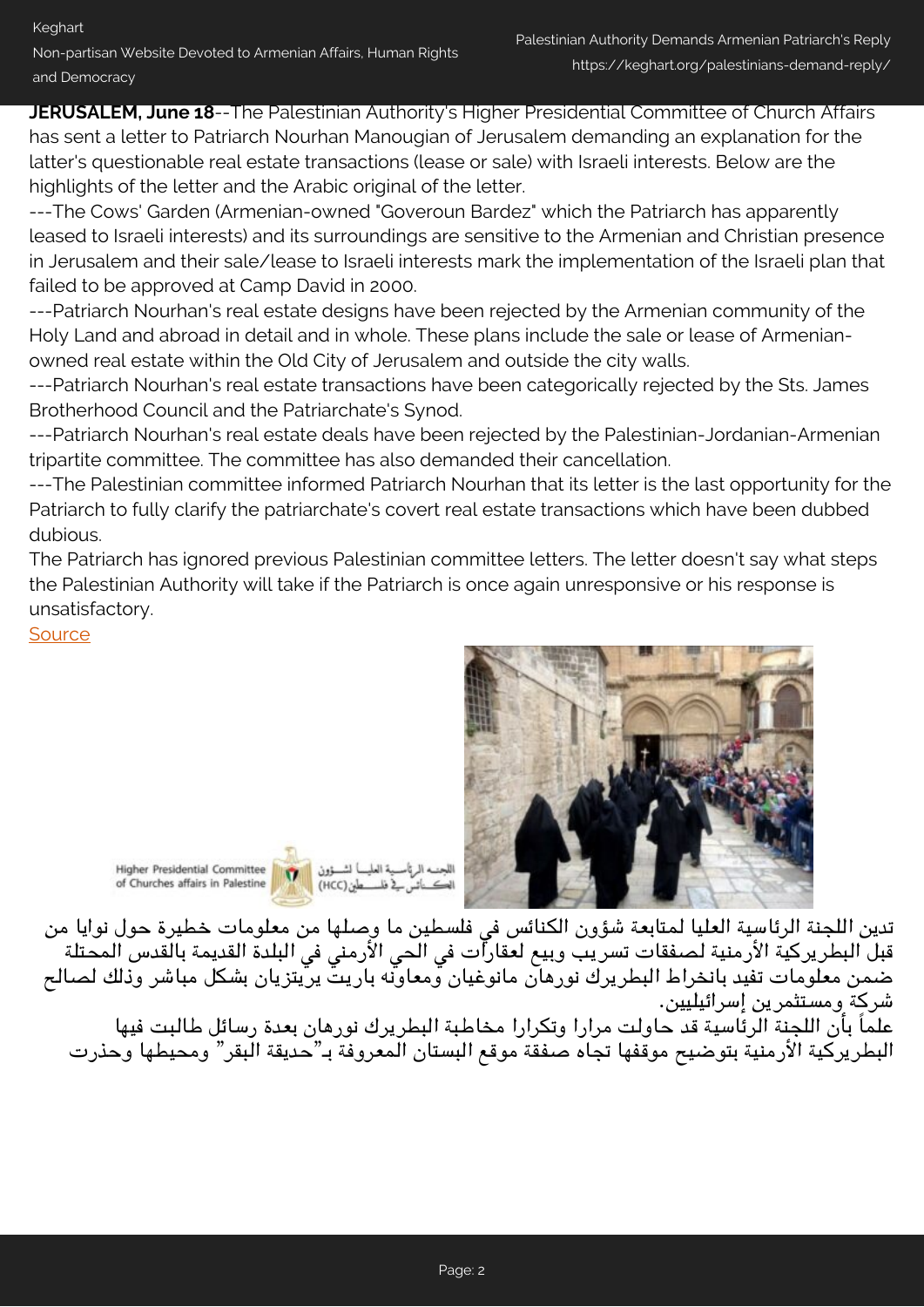Non-partisan Website Devoted to Armenian Affairs, Human Rights and Democracy

اللجنة الرئاسية البطريركية من عدم تجاوبها والتراجع عن هذه الصفقة والغائها، كما ويجري الان الحديث عن صفقات متتالية تشمل مواقع ذات حساسية للوجود الأرمنى و المسيحى وبمساحات اوسع تظهر المسعى المبطن من ورائها، وهو تنفيذ المخطط الإسرائيلي الذي فشلّت بتمريره في إتفاقية كامب ديفيد، والذي تمثّل برفض الشهيد الرئيس الراحل ياسر عرفات التنازل فيها عن الحى الأرمني، والآن تحاول اسرائيل ومستوطنيها تنفيذ مخططها عبر هذه الصفقات التي يرفضها المجتمع الأرمني في داخل الأراضي المقدسة وفى المهجر، كما .يرفضه المجتمع الفلسطينى بكافة أطيّافه، جملة و تفصيلا

ومن هنا، فإن اللجنة الرئاسية تطالب البطريرك نورهان ضمن الفرصة الأخيرة للخروج بتوضيح كامل لهذه المعلومات الخطيرة ونتوقع من البطريركية ان يتم ذلك بالسرعة الممنة، وبخلاف ذلك فإننا نحمله المسؤولية الكاملة عن ضياع التاريخ الأرمنى وهويته الذي يجسده هذا الحى والذي يعتبر جزءاً اصيلاً لا يتجزأ من تاريخ القدس العريق وارتباطه الوثيق بالهوية الوطنية الفلسطينية

وضمن المعلومات الواردة الينا من اكثر من مصدر موثوق وبحسب ما اعلن من مواقف فان الأغلبية العظم من مجلس الأخوية والمجمع الخاص بالبطريركية يرفضون هذه الصفقات رفضا قاطعا لأي تسريب او بيع من الحّى الأرمني أو أي مواقع تاريخية تحمل هويتهم وارثهم في البلاد المقدسة لأي جهة كانت، ولعل أوضح مثّال على رفض رجال الدين الأرمني هذا التوجه من البطريركية ما جاء بالبيان الصادر عن 17 من مطارنة و رهبان من أخوية القديس يعقوب والمَّؤرخ بـ 12–11–2021، والذي رفض صفقة منطقة البستان او حديقة البقر جملةً (وتفصيلا معتبرا إياها صفقة غير قانونية (مرفق رابط البيان

[Public Statement – Saints James Brotherhood](https://keghart.org/statement-saint-james-brotherhood/)

علماً بان اللجنة الثلاثية الفلسطينية الاردنية الارمنية رفضت الصفقة السابقة وطالبت بالغائها كما وترفض اي تسريبات او صفقات اخرى، حيث تعتبر المناطق المسربة و المنوي تسريبها هى الأكثر حيوية وتحمل درجة عالية من الحساسية لمستقبل الحي الأرمني و الوجود المسيحي بالقدس وبالتحديد المنطقة الواقعة بين مبنى القشلة ومنطقة البستان، والتي تشكّل جزءاً كبيرا من الحي الأرمني داخل البلدة القديمة ، بالإضافة الى جملة من .الصفقات خارج اسوار البلدة

مرفق صورة توضيحية تمثل مساحة الحي الأرمني بالحدود الحمراء، فيما تمثل المساحة باللون الأزرق المناطق .المهددة بالتسريب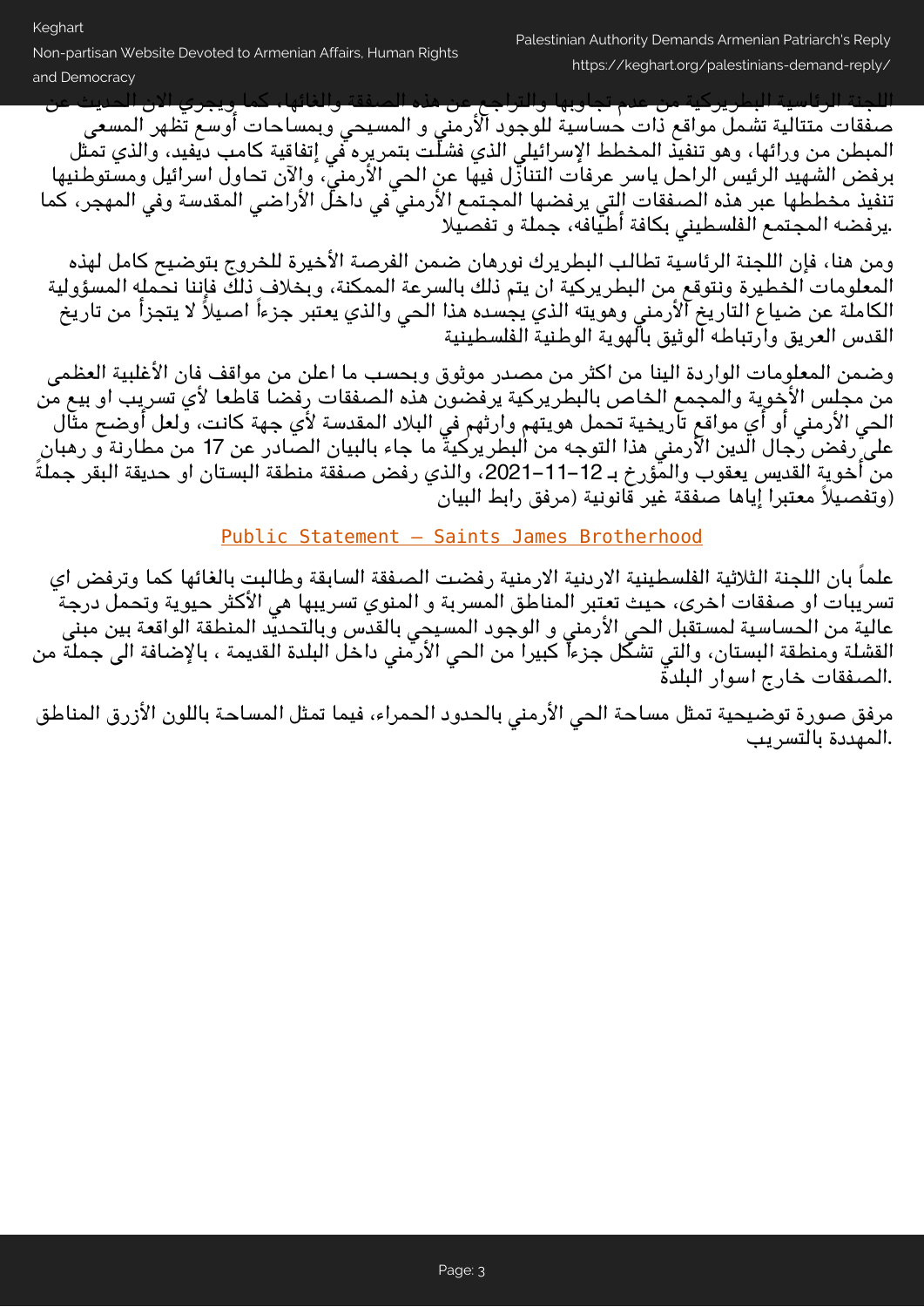and Democracy

Non-partisan Website Devoted to Armenian Affairs, Human Rights

Palestinian Authority Demands Armenian Patriarch's Reply https://keghart.org/palestinians-demand-reply/

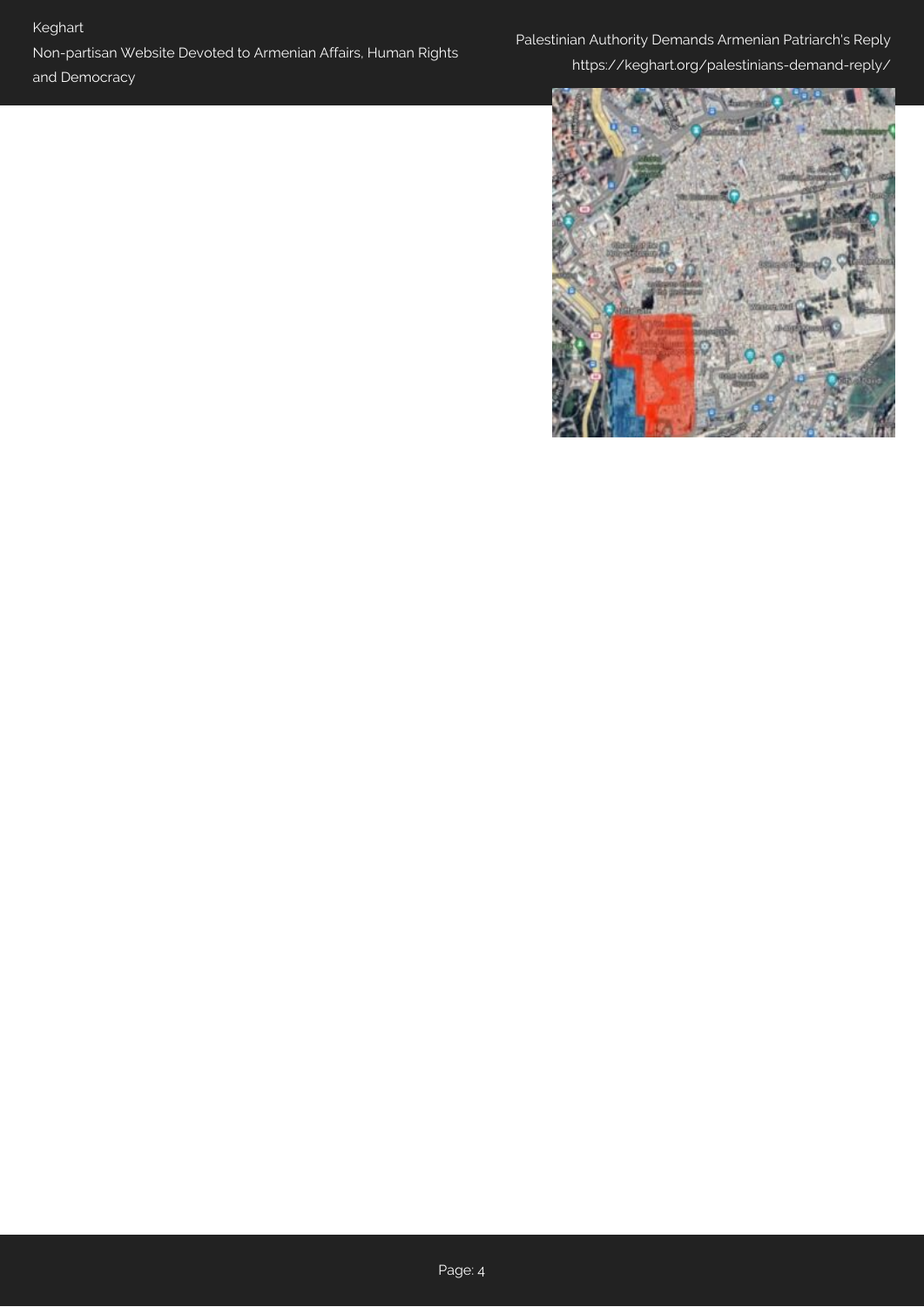# **Comments**

# **Domsyan** – 2022-06-22 15:23:44

The Armenian Church hierarchy has been an abysmal failure for decades. Droves and generations of Armenians have left the Church because the hierarchs have treated the church as their personal possession without the slightest acknowledgment of communicating Jesus Christ. We are left as a cheap dwindling ethnic club house on life support. Thank you hierarchs for filing your pockets and egos. Thank you for putting the nails in the coffin.

## **Hayorti** – 2022-06-19 19:42:06

The only way one can make sense of Avo Tchoparian's over-the-top comment is to assume he has his tongue set firmly against his cheek. If Tchoparian means what he wrote, then it was surely God's will that there was an Armenian Genocide, Armenia live in Soviet grip for seventy years, and the Lebanese suffer through fifteen year of Civil War. It then follows that Armenians who left Lebanon for California, New York, Cyprus, France,, and Canada acted against the will of Jehovah who had ordained that the Lebanese suffer in a civil war and not flee from His organized mayhem.



# **Mardiros M.** – 2022-06-19 19:01:57

I am not an apologist for anyone, not certainly for Avo Tchaparian. I interpret what he has written differently. I re-read it and looked at the totality of the piece. I think it's a deliberate provocative statement to elicit reactions. The giveaway is in the closing question "Or, do we?" Hopefully, I an not wrong in my interpretation.



# **Hartunian Dr. Mag.** – 2022-06-19 16:25:06

If the majority of the Armenian nation would think as Mr. Avo Tchaparian does, this would lead the whole nation to a disaster. Obviously Mr. Tchaparian has not understood yet, that our nation has a serious problem with its own clergy. Unfortunately many compatriots do still respect the office ("**upnn**") of a cleric, ignoring his countless faults and even his some scandals (amorous adventures). Mr. Tchaparian, open your eyes and ears, as well.



## **Laurence Kueffer** – 2022-06-19 15:58:33

Generally Speaking, those placed in positions of theological authority aren't infallible. The Apostle Peter denied his discipleship to Jesus Christ 3 times. The Apostle Judas was corrupted by 30 pieces of silver. It is our duty to be the watchful behind the watchtowers of our Guardians of Faith.